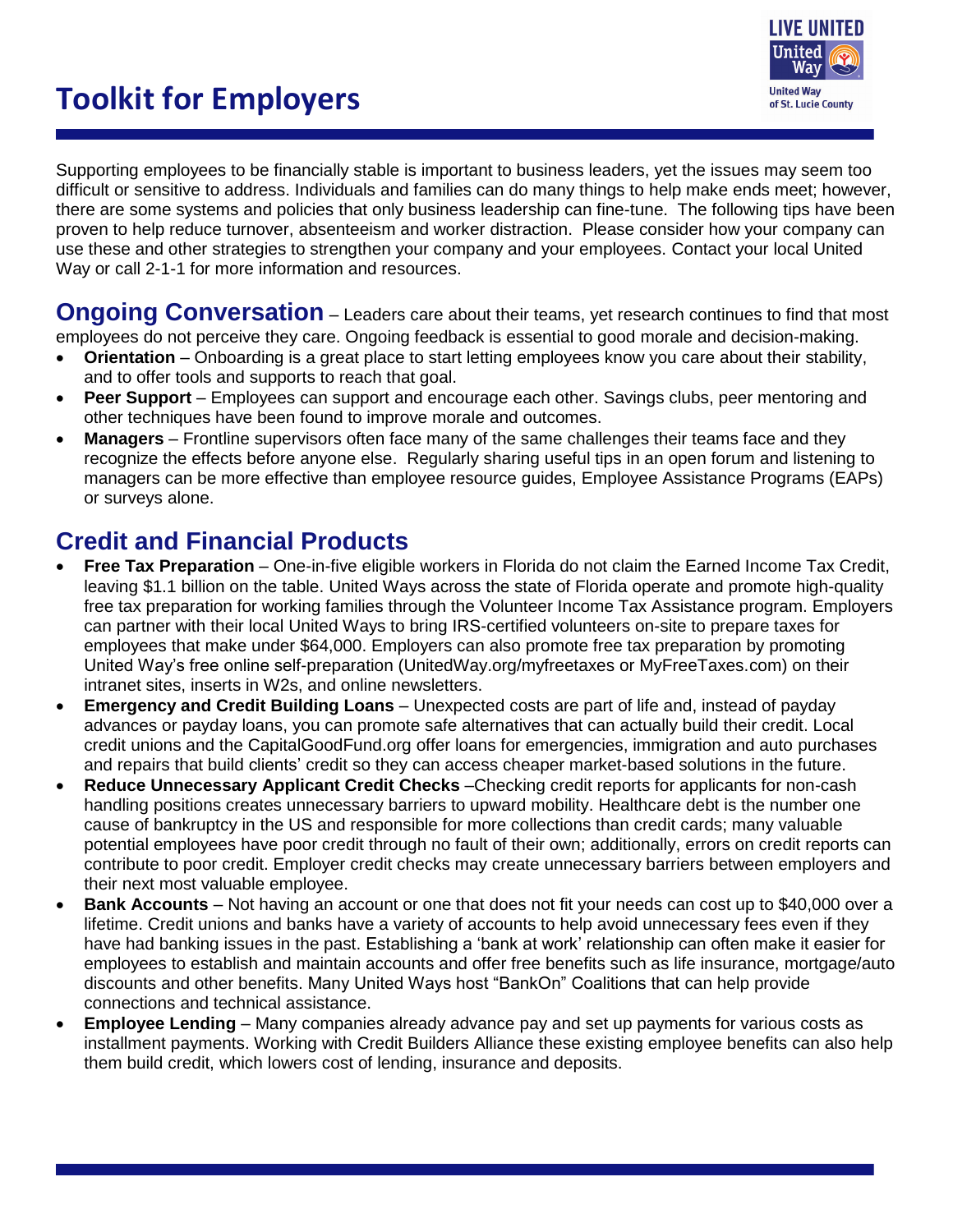**Match Savings Programs** – Many companies wish they had more money to offer employees in benefits, bonuses and retirement contributions. Using the money you do have to promote increased stability and asset creation can make these dollars have bigger impacts. A Match Savings Program/Individual Development Account (MSP/IDA) is a demonstrated model with many variations and can help employees build an emergency fund. Well-designed employee wellness programs can lower business costs and improve retention.

**Workforce Development and Retention** – As the labor market tightens, retention will increase in importance and for some businesses, recruiting skilled employees can be a challenge.

- **Recruit and Develop Talent** Effective partnerships are one of the best ways to reduce the costs associated with recruiting, developing and training employees. CareerSource can help with selection, training, funding for on-the-job training, existing workforce development and retention incentives for new hires.
- **Tuition Assistance** Skill-development and well-designed education reimbursement programs lead to more productive and loyal workers. Millions of dollars in Pell Grants and other tuition assistance go unclaimed every year. Employees and their children may qualify for Pell Grants and other aid to help them pursue a technical certificate or academic degree. A number of partners can help you and your employees navigate the process. Skill development and well-designed education reimbursement programs lead to more productive and loyal workers.
- **401K** Retirement programs are often underutilized because employees do not think they can find the dollars to save even with an employer match. Opt-out policies lead to higher participation than traditional opt-in policies, and an opt-out policy tying future pay raises to higher contributions increases savings and stability.

## **Financial Education and Capability**

- **Payday Loans** In tough times some turn to payday lenders but then struggle to pay it off. Non-profit credit counseling agencies can help employees 'freeze' the loan so they can pay it off without accruing more fees or harassing phone calls.
- **Financial Education** Finances can be complicated but there are many free in-person and online resources to help learn the basics, answer specific questions or prepare for big things like buying a home or retirement. Most banks and many non-profits offer free or online options and some can be branded for your company.
- **Financial Coaching** When information is not enough a financial coach can help develop a plan to achieve individual goals and to navigate barriers. Many local non-profits offer this service and phone based support is available by groups like DMCCCorp.org, Credit.org, CapitalGoodFund.org, and ConsumerCredit.com.

**Scheduling** – Workers often struggle with erratic or rigid schedules. The world's most competitive companies of all sizes have found ways to recruit and retain exceptional workers through a variety of flexible scheduling options.

- Part-time employees often have to work multiple jobs to provide for their families. Stable hours, schedules, eliminating on-call shifts and paths to full-time employment helps to stabilize families and reduce turnover.
- Flexible scheduling and worksites often lead to increased productivity as well as retention of skilled employees that would otherwise have to quit to address other needs in their life.

**Transportation** – Late or absent workers often lack reliable transportation that meet their needs.

- **Bus Passes** Often available at a discount when purchased through employers, these are often cost effective.
- **Van and Carpooling** Employees can organize their own carpool, however, starting a larger and more successful conversation can often be led by an employer. Supporting the development of regional phone trees can help people realize that in case of emergency a colleague could offer a ride. Additionally there